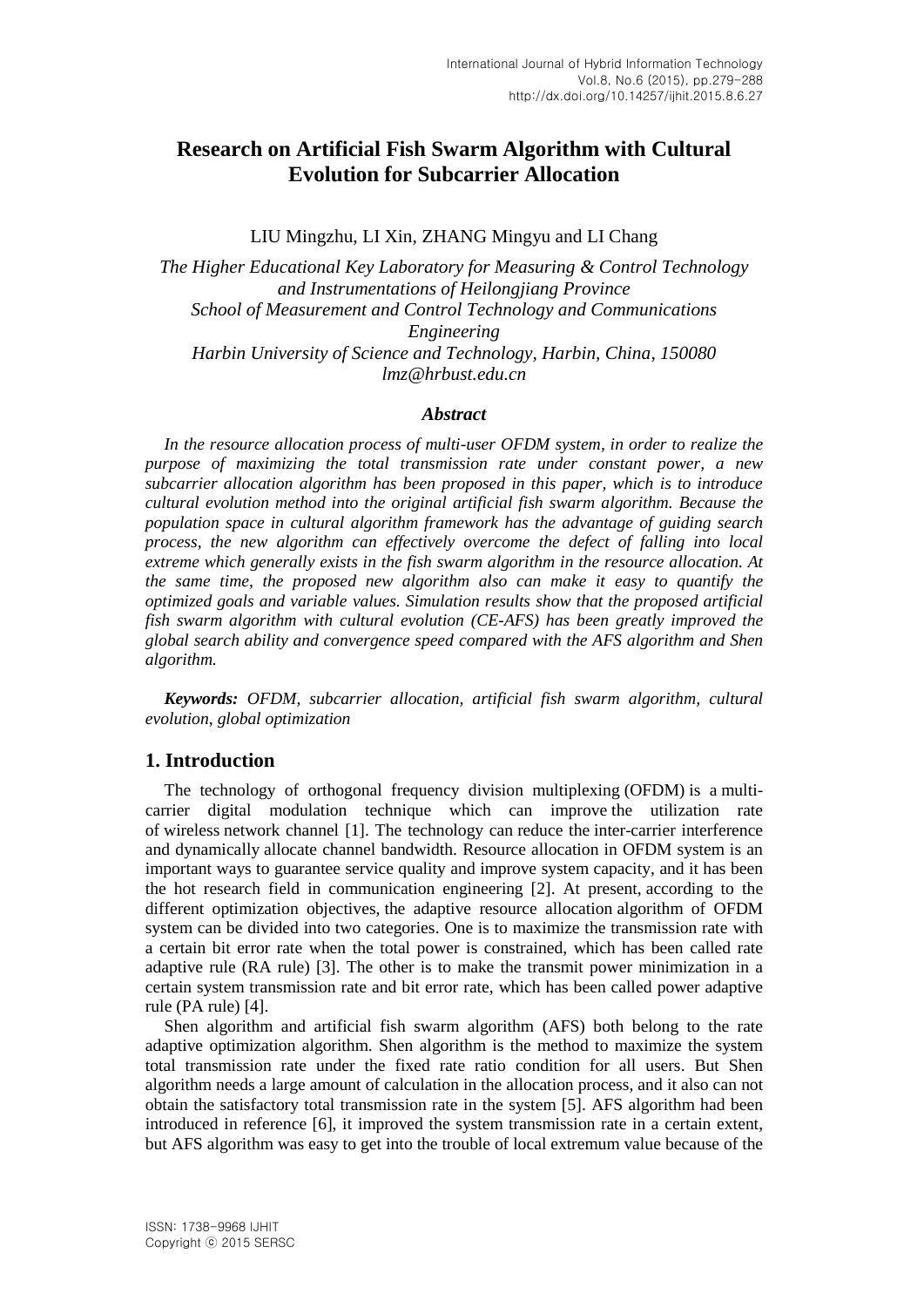slow convergence speed in the later operation, and there was a certain probability can not find the optimal subcarrier allocation scheme [7]. Because the cultural algorithm has strong searching ability for optimal problems, it will be introduced into the AFS algorithm to improve the system performance. Therefore, a new optimization algorithm for subcarrier allocation has been proposed under the RA rule, which is cultural evolution artificial fish swarm algorithm (CE-AFS). The new algorithm has good searching ability, and it can effectively solve the low efficiency searching problem of original adaptive algorithm in the subcarrier allocation process.

#### **2. Resource Allocation Models of OFDM System**

Let *N* be the number of subcarriers in OFDM system, *K* be the number of users, *B* denote system total bandwidth and *P* be the total power. Assume that the channel is frequency selective fading channel, subcarriers are independent with each other, and each subcarrier can only correspond to one user simultaneously. Let  $\rho_{\mu}$  be the subcarrier allocation factor, if *n-*th subcarrier has been allocated to the *k-*th user, then  $\rho_{kn} = 1$ , or else  $\rho_{kn} = 0$ . When  $\rho_{kn} = 1$ , let  $h_{kn}$  be the instantaneous channel gain, and  $P_{kn}$  be the average power obtained from *n*-th subcarrier by the *k*-th user. The transmission rate of the *k*-th user on the *n*-th subcarrier can be obtained by the following formula (1).

$$
R_{kn} = \rho_{kn} \left( \frac{B}{N} \right) \log_2 \left[ 1 + \frac{P_{kn} h_{kn}^2}{I_{kn} + N_0 \frac{B}{N}} \right]
$$
 (1)

In formula (1),  $I_{kn}$  is the interference power which produced by the Doppler frequency shift on the *n*-th subcarrier to the *k*-th user, and  $N_0$  is the white Gaussian noise power spectral density. Thus, the total transmission rate of the *k*-th user can be expressed as the following formula (2).

$$
R_{k} = \sum_{n=1}^{N} \rho_{\ln} \left( \frac{B}{N} \right) \log_{2} \left[ 1 + \frac{P_{kn} h_{kn}^{2}}{I_{kn} + N_0 \frac{B}{N}} \right]
$$
(2)

The total transmission rate *R* for all users has been shown in formula (3), which is based on RA rule.  $\begin{bmatrix} 1 & 1 \\ 0 & 1 \end{bmatrix}$ 

$$
R = \max \sum_{k=1}^{K} \sum_{n=1}^{N} \rho_{kn} \left( \frac{B}{N} \right) \log_2 \left[ 1 + \frac{P_{kn} h_{kn}^2}{I_{kn} + N_0 \frac{B}{N}} \right]
$$
(3)

 In fact, there are some constraint conditions in formula (3), which have been shown in expression (4).

$$
\sum_{k=1}^{K} \rho_{kn} = 1, \qquad \sum_{k=1}^{K} \sum_{n=1}^{N} \rho_{kn} = N
$$
\n
$$
\sum_{n=1}^{N} P_{kn} \le P, \qquad P_{kn} \ge 0
$$
\n(4)

From formula (3), it can be seen that if average power  $P_{kn}$  remains constant, in order to increase the total transmission rate  $R$ , the channel gain  $h_{kn}$  can be amended and improved through some reasonable subcarrier allocation method. It means to maximize the transmission rate, a new subcarrier allocation algorithm can be used, and that is CE-AFS algorithm. Because cultural evolution algorithm has the character of good optimization ability, it can be applied into the original AFS algorithm to overcome the defect of slow convergence rate and optimize the subcarrier allocation in OFDM system.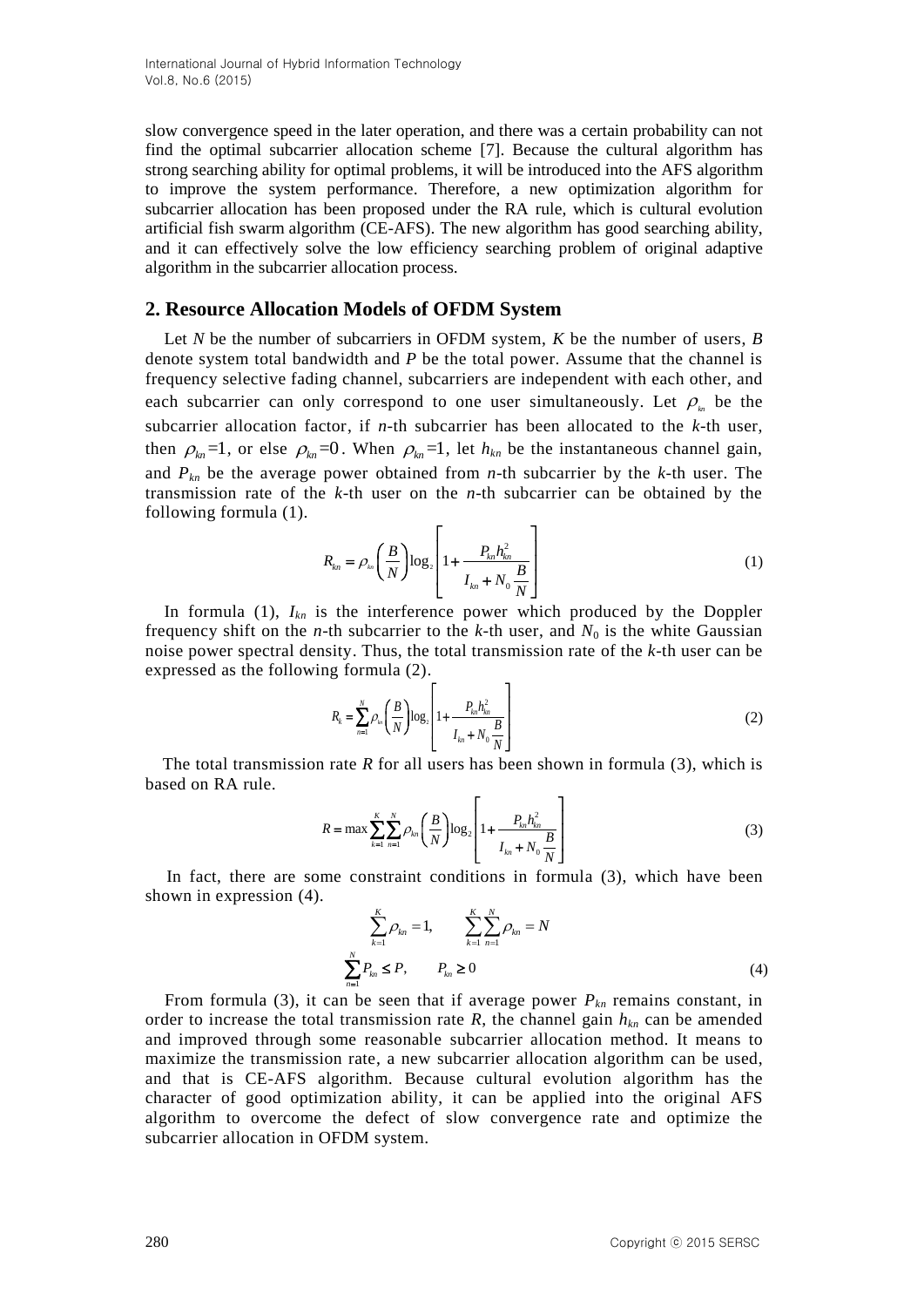# **3. Fundamental of CE-AFS Algorithm**

#### **3.1. Original Artificial Fish Swarm Algorithm**

The fundamental of artificial fish swarm algorithm is to simulate and study the fish' behaviors of preying, swarming, chasing and cooperating with each other in natural environment, and then to construct some mathematical models to find the optimal values<sup>[8][9]</sup>. These mathematic models have been described in the following.

Assume that there are *N* artificial fishes constituting a swarm in a target researching area, the status of the *N* artificial fishes can be expressed by vector  $\mathbf{X}=(X_1,X_2,\dots,X_N)$  and the element  $X_i$  (i=1,2,…,*N*) in **X** is the expected optimization variable for every artificial fish. Let vector  $Y = f(X)$  be the food density where the artificial fishes located. In the AFS algorithm, **Y** is the value of the objective function, and the behavior of each single fish will be determined by vector **Y**.

**3.1.1. Preying Behavior Model:** Assume that the current status of the *i*-th artificial fish has been denoted by  $X_i$ , and its food density is  $Y_i$ . Selecting a status  $X_j$  randomly in *i*-th artificial fish perception range, and its food density has been denoted by  $Y_j$ . If  $Y_j > Y_i$ , the artificial fishes will make a step forward to  $X_j$ , else the model will select other status  $X_q$ randomly, and then determine whether the moving condition has been satisfied. Let *trynumber* be the maximum number of tests, and if the moving condition still can not be satisfied when the test number reaches to *trynumber* by the above step, the *i*-th artificial fish will move one step randomly.

The preying behavior can be expressed by function *prey* which has been shown in formula (5).

$$
prey(X_i) = X_i + Rand() \cdot step \cdot \frac{X_j - X_i}{\|X_j - X_i\|} \tag{5}
$$

where, *Rand***()** is a random number between 0 to 1, and variable *step* is the preset step size.

**3.1.2. Swarming Behavior Model:** Let  $n_f$  be the number of artificial fishes which are in the perception domain of *i*-th fish which has been denoted by  $X_i$ , and  $Y_c$  be the food density in the center position  $X_c$ . Let  $\delta$  be the preset crowded degree factor, which can control the swarm density and avoid overcrowding of artificial fishes. If  $Y_i \leq Y_c$  and  $n_f$  $\frac{f_f}{N} < \delta$  have been satisfied at the same time, it means that the center of fish swarm is not crowded, and there is enough food in the center position, and the artificial fishes will

move one step toward the center position *Xc*, else do the preying behavior shown in the above. The swarming behavior can be indicated by function *swarm* which has been shown in formula (6).

$$
swarm(X_i) = X_i + Rand() \cdot step \cdot \frac{X_c - X_i}{\|X_c - X_i\|}
$$
\n
$$
(6)
$$

**3.1.3. Chasing Behavior Model:** If a fish has found plenty of food, other fishes will follow it, this is chasing behavior. By searching the adjacent areas, the artificial fish  $X_{\text{max}}$ with maximum food density will be found and the food density will be denoted by  $Y_{\text{max}}$ . If

 $Y_i < Y_{\text{max}}$  and  $\frac{n_f}{N}$ *N*  $\langle \delta \rangle$ , then the searching will move one step toward the direction of the

maximum objection function value, else do preying behavior as the above. Chasing behavior can be described by the function *chase* shown in formula (7).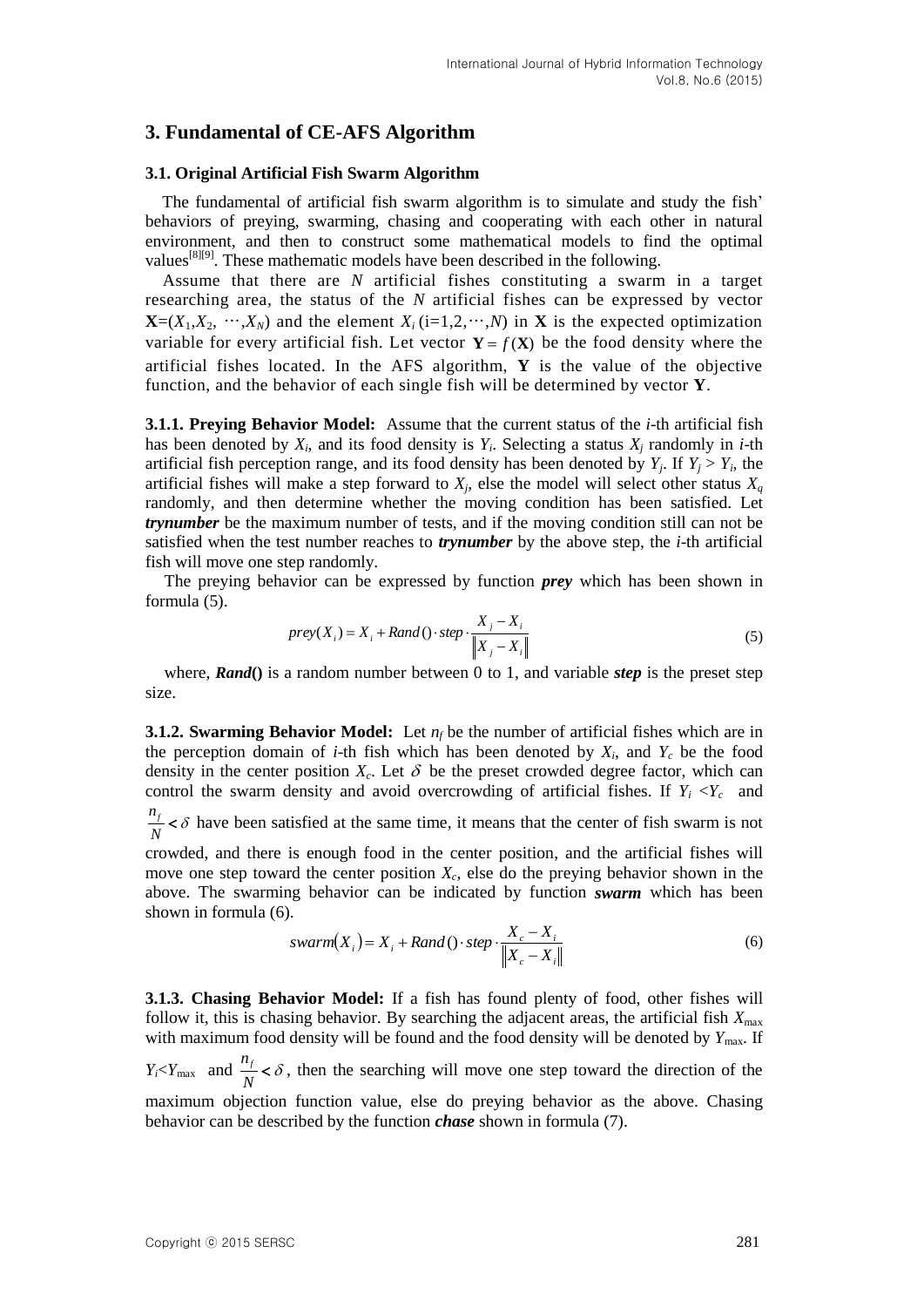$$
chase(X_i) = X_i + Rand() \cdot step \cdot \frac{X_{\text{max}} - X_i}{\left\| X_{\text{max}} - X_i \right\|} \tag{7}
$$

**3.1.4. Bulletin Board:** Bulletin board is used to record the optimal status of the single artificial fish. Every artificial fish updates its own position constantly according to the three behaviors shown in the above, and then compares its current status with bulletin board. If its own status is superior to the current status in bulletin board, the bulletin board will be rewritten with the new artificial fishes' status. In this way, it can ensure that the optimal status will always be recorded in the bulletin board.

#### **3.2. Cultural Algorithm**

Cultural algorithm was proposed firstly by Reynolds in 1994 [10]. The main idea of this algorithm is to simulate the procedure of cultural evolution and to get the knowledge for solving some problem from population evolution process. This knowledge is also called 'belief', which will be used to guide the search process. The general framework model of cultural algorithm has been given in the Figure 1. From the Figure 1, the structure of cultural algorithm is composed of two parts, one is the population space, and the other is belief space.



**Figure 1. Basic Framework of Cultural Algorithm**

28.1.4. Bulletin beach ( $x_1 = kx_2 + h\omega u/c$ )  $\omega v = \frac{1}{(1 + k)^2}$ <br>
3.1.4. Bulletin beach Libristic bostol use of the optimal states of the optimal<br>
and Bulletin bostol is used to record the optimal states of the optimal<br>
and t Generally, elite individuals in the lower population space have been contributed to the upper belief space, and the belief space also evolves its own elites individuals, which will influence or control the population space in turn. Because of the double evolution structure features of cultural algorithm, it makes the swarm be able to evolve with a fast speed, and show the better global optimization performance in searching process [11, 12]. In the lower population space, the individual will firstly evolve according with belief knowledge rules. According to evolutionary situation, the elite individual information will be extracted by adoption operation, and then update the status in the belief space. The population evolution will take on by influence operation according to the extracted belief knowledge, thus the population space and belief space will be interacted with each other [13]. In the cultural algorithm, a kind of multi-evolution computational model has been provided, and any evolution processes which meet the requirement of cultural algorithm can be implanted into the cultural algorithm structure. That is the cultural evolution process in population and belief spaces.

### **4. Subcarrier Allocation Algorithm with CE-AFS**

The main idea of the CE-AFS algorithm is to make use of the structure model of cultural algorithm to establish the main lower population space of artificial fish swarm and upper belief upper space, it will make original artificial fish swarm form the convective searching character [14]. The global optimal solution will be obtained by updating the bulletin board and objection function values in the process of the improved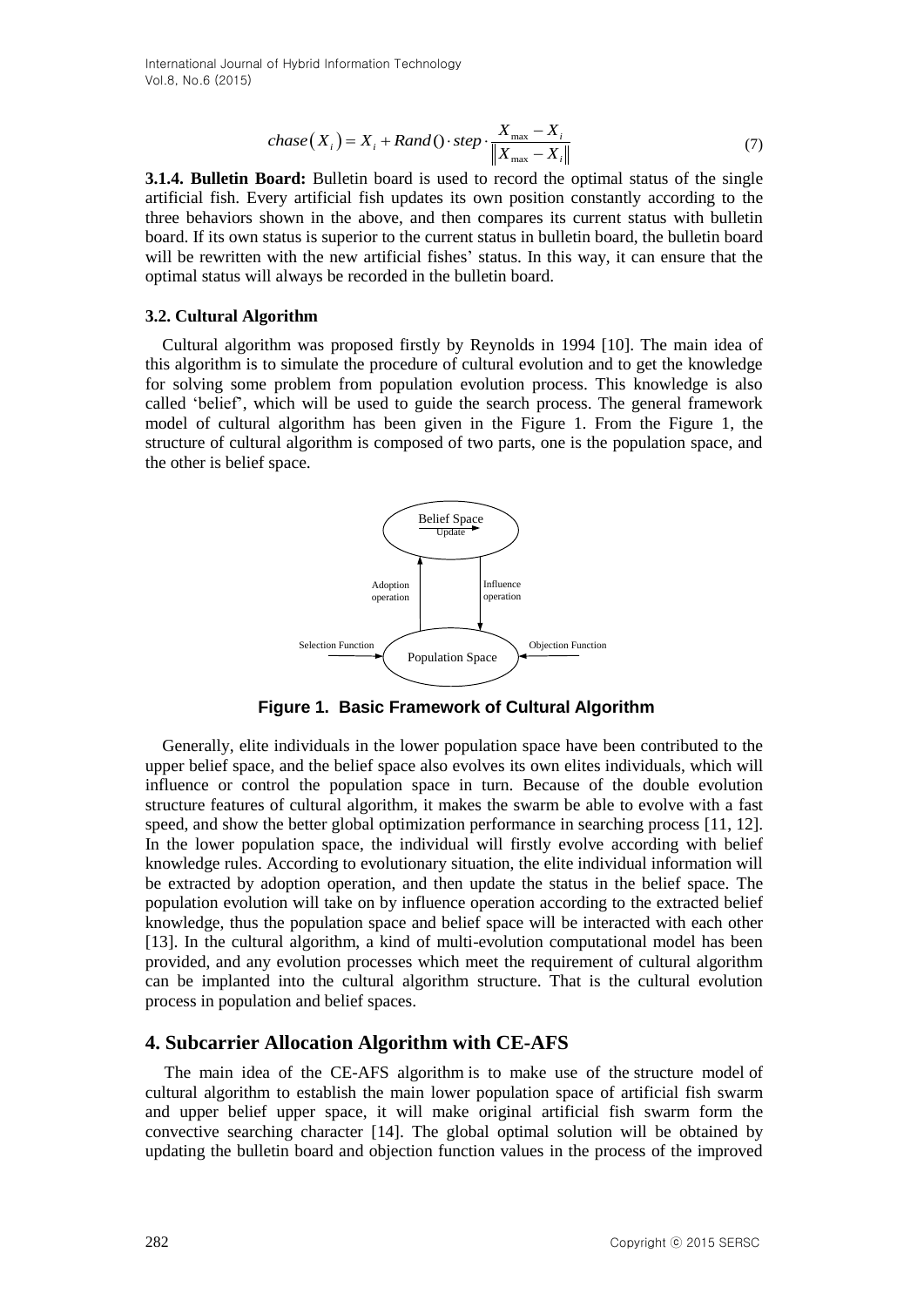artificial fish evolution. This double circular evolution structure comes from adoption operation and influence operation between the artificial fish population space and belief space, which will keep the acceptable knowledge and abandon unacceptable knowledge, and then obtain the best global search value and searching performance [15].

CE-AFS algorithm has been introduced to solve adaptive subcarrier allocation problem in OFDM system. The generated random vectors have been set as the initial scheme of subcarrier allocation, and the objective function is the obtained maximum transmission rate of the system which has been shown in formula (3). Through iterative operation, an optimal subcarrier allocation scheme can be obtained. By the iterative operation, it can get the maximum value of the objective function and maximize the total transmission rate of OFDM system. The implementation steps of CE-AFS algorithm have been shown in the following.

*Step* **(1): Subcarrier Pre-allocation.** Assume that *K* is the number of users in OFDM system, *N* is the number of subcarriers which are distributed in the whole system frequency band. Let *M* be the per-set population scale. Use *N M* - dimension random vectors to express the initial artificial fish swarm, and the elements in the vector is a number between 1 to *N*. In order to ensure the fairness among the users, the number of subcarriers which had been allocated to each user should be proportional to the bit number which the user transmitted, that is  $M_1: M_2: \cdots: M_K = R_1: R_2: \cdots: R_K$ . The elements  $1 \sim M_1$ should be assigned to the first user, and the elements  $(M_1+1) \sim (M_1+M_2)$  should be assigned to the second user, and so on, until all *N* elements have been assigned to all users. For example, assume that the vector is  $[3,9,1,5,6,10,2,8,31,19,7, \cdots]$ , if the number of subcarriers allocated to the 1<sup>st</sup> user is  $M_1$ , and  $M_1=4$ , it means that the subcarriers 3,9,1,5 are assigned to the 1<sup>st</sup> user. In the same way, if  $M_2=5$ , it means that the subcarriers 6,10,2,8,31 are assigned to the 2<sup>nd</sup> user, and so on. When  $\sum_{i=1}^{K} M_i < M$  $\sum_{k=1}^{\infty} M_k <$ , the rest subcarriers

are allocated to the users in good channel condition, until all the subcarriers are assigned completely.

*Step* **(2): Space Initialization.** Firstly, determine the population space of CE-AFS algorithm. According to the subcarrier allocation method shown in step1, *N* artificial fish individuals will be generated randomly, and then form the initial artificial fish swarm. Each artificial fish individual represents a subcarrier allocation scheme. After setting the parameters of step size *step* and crowded degree factor  $\delta$ , calculate and compare the fitness values for each artificial fish in the initial swarm, and then select the optimal status and assign the updating *prey*, *swarm* and *chase* function values into the bulletin board. Secondly, build the belief space of CE-AFS algorithm. The process of subcarrier allocation in belief space is same as the one in the population space. However, the difference is that the scale of the elite individuals in belief space should be only 30% of the total population scale.

*Step* **(3): Adoption Operation.** For the cultural evolution process in population space, let *acceptstep* be the running time of adoption operation, and use the individual with the maximum current global objective function value in population space to replace the one with minimum objective function value in belief space.

*Step* **(4): Influence Operation.** In the cultural evolution process of belief space, let *Influencestep* be the running time of influence operation, and use the individuals with superior adaptive values in belief space to replace those unfit adaptive values individuals in population space. The replacement process has been shown in formula (8).

Information space. The replacement process has been shown in formula

\n
$$
Inflence step = Q_1 + \frac{endstop - currentstep}{endstop} \times Q_2 \tag{8}
$$

where *endstep* is the preset maximum evolution generation value of artificial fish swarm, and *currentstep* is the current evolution generation value.  $Q_1$  and  $Q_2$  are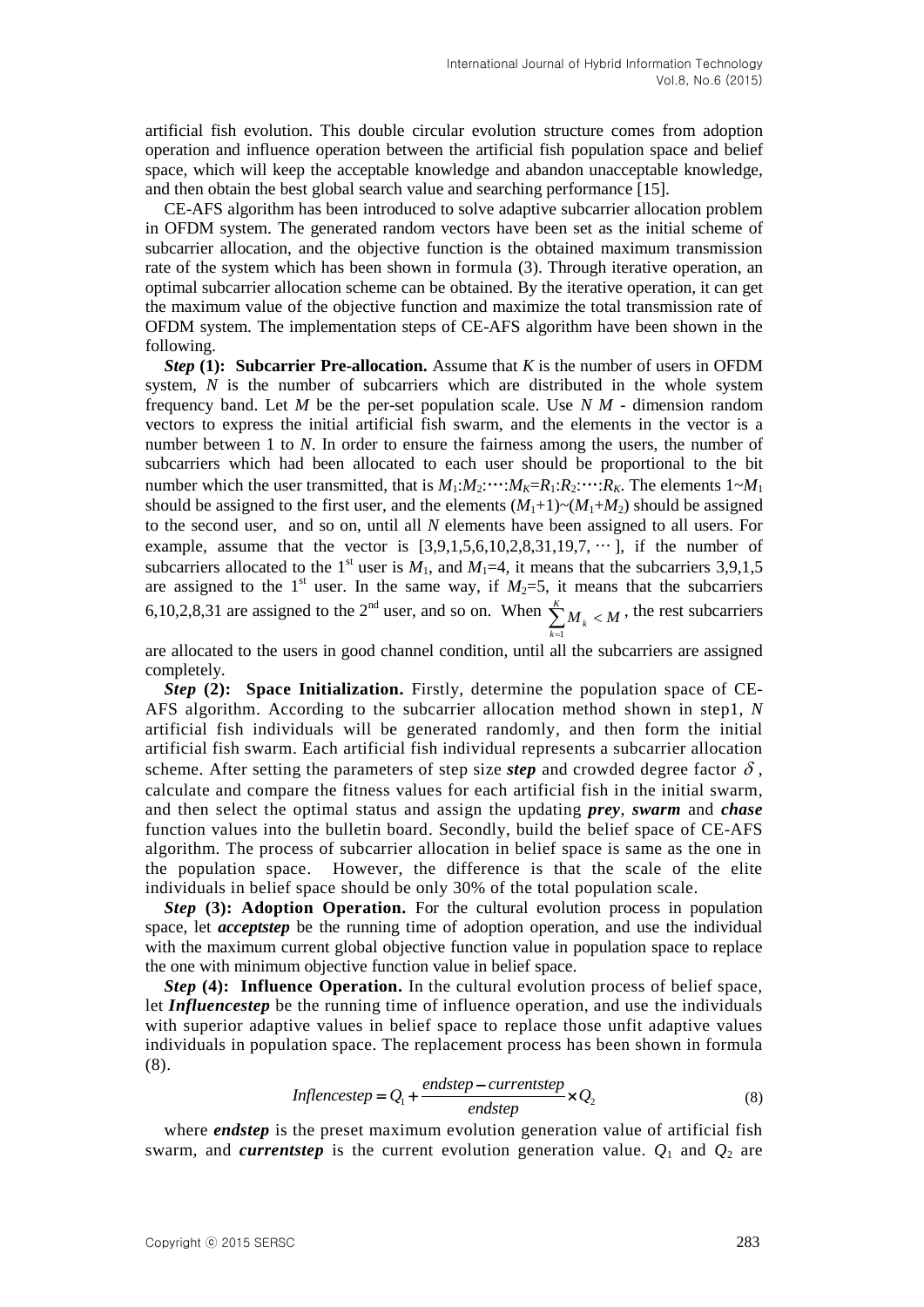constants, and those will be set to 15 and 100 respectively according to reference [14].

In the initial stage of cultural evolution algorithm, the belief space has a slight effect on the population space. Calculate the objective function value of each artificial fish, and then compare with these values of other artificial fish. According to the objective function value, each artificial fish will choose whether to perform the preying, swarming or chasing behavior. Meanwhile, the artificial fishes constantly update their locations and the optimal status is always recorded on the bulletin board.

*Step* **(5): The Global Optimal Value Selection.** At the end of each iteration operation, the objective function value of each artificial fish will be compared with the value on the bulletin board. If the objective function value is superior to the one on bulletin board, then the values on bulletin board will be replaced by the current objective function value, otherwise, the values on bulletin board will remain unchanged. When the iteration time reaches to the given maximum value, the global optimal value selection process will be terminated, otherwise, repeat the above steps (3-5) until the termination condition has been satisfied.

*Step* **(6): Result Output.** The final record on the bulletin board is the global optimal value, and the corresponding output is the required optimal subcarrier allocation scheme.

# **5. Simulation and Result Analysis**

To test the proposed CE-AFS algorithm performance, the total transmission rate and average transmission rate at different number of users by CE-AFS algorithm have been analyzed in the following, and these properties have also been compared with those by original AFS algorithm and Shen algorithm which bases on proportional fairness criterion respectively. The simulation parameters have been set as follows.

Assume that the channel is Rayleigh fading channel, the maximum Doppler frequency shift is 15*Hz*, and the power spectral density of AGWN is -80*dBW*/*Hz*. Let the frequency bandwidth of OFDM system be  $1MHz$ , and the total transmission power is 1*W*. Set the maximum iteration time is 160, *trynumber* is 5, *acceptstep* is 10, and the step size *step*=2. Assume that the population size is *M*=30, and crowded degree factor  $\delta = 0.2$ .

When the number of subcarriers is 64, 128, 256 respectively, the computation time of AFS and CE-AFS algorithms has been listed in the table1. From table1, it can be found that the average computation time of CE-AFS algorithm is less than the one of AFS algorithm when the number of subcarrier is same, it means that computation complexity of the proposed CE-AFS algorithm has been reduced observably. The total transmission rate curves of Shen, AFS and CE-AFS algorithms in 4-user OFDM system have been shown in figure2 with the same transmitting bit information.

| $N=64$            |        |             | $N = 128$ |             | $N = 256$ |        |        |
|-------------------|--------|-------------|-----------|-------------|-----------|--------|--------|
| $N_{O}$<br>AFS/ms | AFS/ms | $CE-AFS/ms$ | AFS/ms    | $CE-AFS/ms$ |           | AFS/ms | $CE-$  |
|                   | 24.341 | 9.452       | 42.547    | 19.464      | 71.852    |        | 38.987 |
| 2                 | 22.158 | 10.589      | 40.331    | 17.652      | 75.871    |        | 35.468 |
| 3                 | 20.229 | 11.115      | 45.875    | 21.776      | 69.421    |        | 34.898 |
| 4                 | 19.889 | 9.332       | 47.221    | 16.252      | 74.763    |        | 37.284 |
| 5                 | 17.775 | 12.479      | 49.436    | 20.023      | 76.447    |        | 40.565 |
| 6                 | 26.545 | 8.226       | 44.769    | 21.338      | 73.495    |        | 33.343 |
| ⇁                 | 17.982 | 14.692      | 41.548    | 22.325      | 78.692    |        | 43.562 |

|  |  | Table 1. Computation Time Comparison between Afs and Ce-Afs Algorithms |  |  |  |  |
|--|--|------------------------------------------------------------------------|--|--|--|--|
|--|--|------------------------------------------------------------------------|--|--|--|--|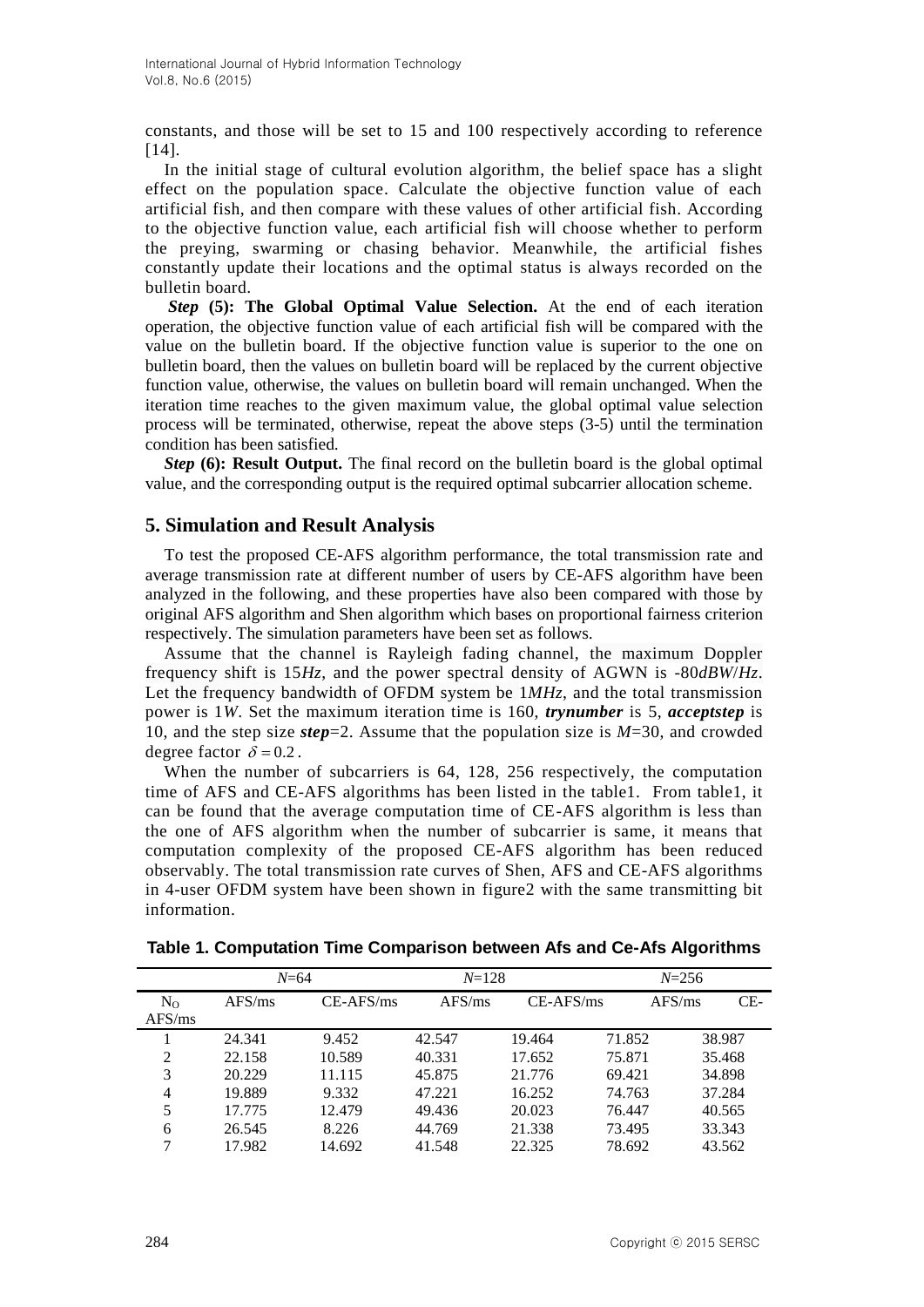|                                                                                        | 25.693 | 10.448 | 47.884 | 24.885 | 70.226 | 41.853 |
|----------------------------------------------------------------------------------------|--------|--------|--------|--------|--------|--------|
| Q                                                                                      | 18.464 | 15.231 | 43.625 | 20.764 | 77.962 | 35.794 |
| 10                                                                                     | 19.539 | 8.221  | 50.256 | 25.683 | 79.641 | 36.679 |
| AFS iteration time: $N=64$ , 21.2615ms ; $N=128$ , 45.3519ms ;<br>$N=256$ , 74.8370 ms |        |        |        |        |        |        |
| CE-AFS iteration time: $N=64$ , 10.9785ms; $N=128$ , 21.0162ms;<br>$N=256$ , 37.8433ms |        |        |        |        |        |        |

From the Figure 2, it can be seen that the three algorithms all can find the optimal value within 80 generations, and the CE-AFS algorithm has the fastest searching speed, however, when increasing the iteration times, it can be found that the differences of searching speed is not obvious with the three algorithms.



**Figure 2. Relationship Curve of Iteration Times and Total Transmission Rate (***N***=128,** *K***=4)**

Figure 3 has shown the comparison charts of total transmission rate by the three algorithms in the case of 8 users. The variation trend of total transmission rates is similar to that in Figure 2. From the Figure 2 and Figure 3, it can be found that both CE-AFS and AFS algorithms are better than Shen algorithm in searching speeds, and the searching process of CE-AFS algorithm has been completed within 70 generations, it is faster than Shen algorithm which is nearly to 120 generations. Because of the introduction of cultural evolution method into original AFS algorithm, the CE-AFS algorithm has excellent convergence speed and obtains the global optimal value with the least number of iterations, especially in the large number of users system. Moreover, under the condition of the fixed number of users and iteration times, the total transmission rate of the CE-AFS algorithm is the largest in the three algorithms, and it also conforms to the RA rule.



**Figure 3. Relation Curve of Iteration Times and Total Transmission Rate (***N***=128,** *K***=8)**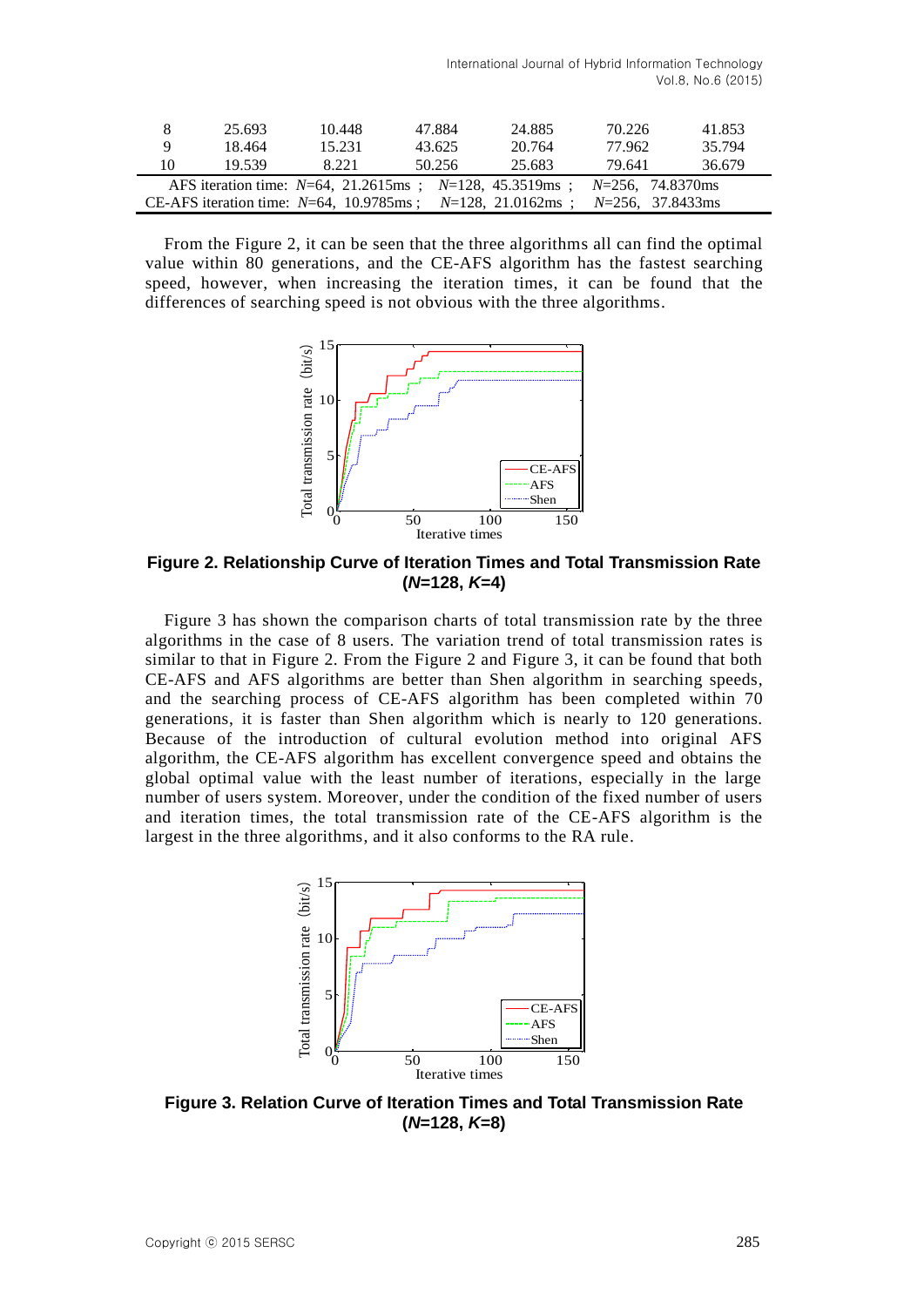With the different number of users, compare the average transmission rates of each user of the three algorithms in the figure4 when the maximum iteration time is 160. From the Figure 4, it can be seen that with the increase of the number of users, the average transmission rate of each user has been declined. Regardless of the number of users is 4,8, or 12, the average transmission rate of each user in CE-AFS algorithm is the highest compared with the other two algorithms, thus, it means that the searching ability of CE-AFS algorithm is superior to the other two methods. The advantage of quick search and convergence capability of CE-AFS algorithm is very obvious, especially in the large of number of users OFDM system. For example, the average transmission rate of each user in CE-AFS algorithm compared with Shen algorithm is increased about 10.1% when the number of users is 4, and in the same way, it is increased about 19.3% and 51.6% when the number of users is 8 and 12 respectively.



**Figure 4. Comparison Curves on Average Transmission Rate In Different Number of Users System**

# **6. Conclusion**

A new CE-AFS algorithm has been proposed in this paper, which introduces the cultural evolution method into traditional AFS algorithm. It benefits to improve the global search ability of original AFS algorithm for the subcarrier allocation in multi-user OFDM system. Simulation results show that CE-AFS algorithm has faster convergence speed and stronger global search ability, and at the same time, it only needs fewer iteration times to get optimal subcarrier allocation scheme compared with original AFS algorithm and Shen algorithm, and it also can improve the total transmission rate.

#### **ACKNOWLEDGEMENTS**

This paper is supported by Natural Science Fund of China (61179024); Scientific Research Fund of Heilongjiang Provincial Education Department (12521087); Harbin Science and Technology Innovation Talents Fund (2009RFQXG075).

#### **References**

- [1] Z. Huang, X. Zhao and C. He, "Fast optimal resource allocation algorithm for multicast OFDM systems", Wireless Communications & Signal Processing (WCSP), International Conference, **(2012)** October 25-27, pp. 1-5, Huangshan, China.
- [2] D. Kim, T. Fujii and K. Lee, "A resource allocation algorithm for OFDM-based cellular system serving unicast and multicast services", EURASIP Journal on Wireless Communications and Networking, vol. 1, **(2013)**, pp. 41.